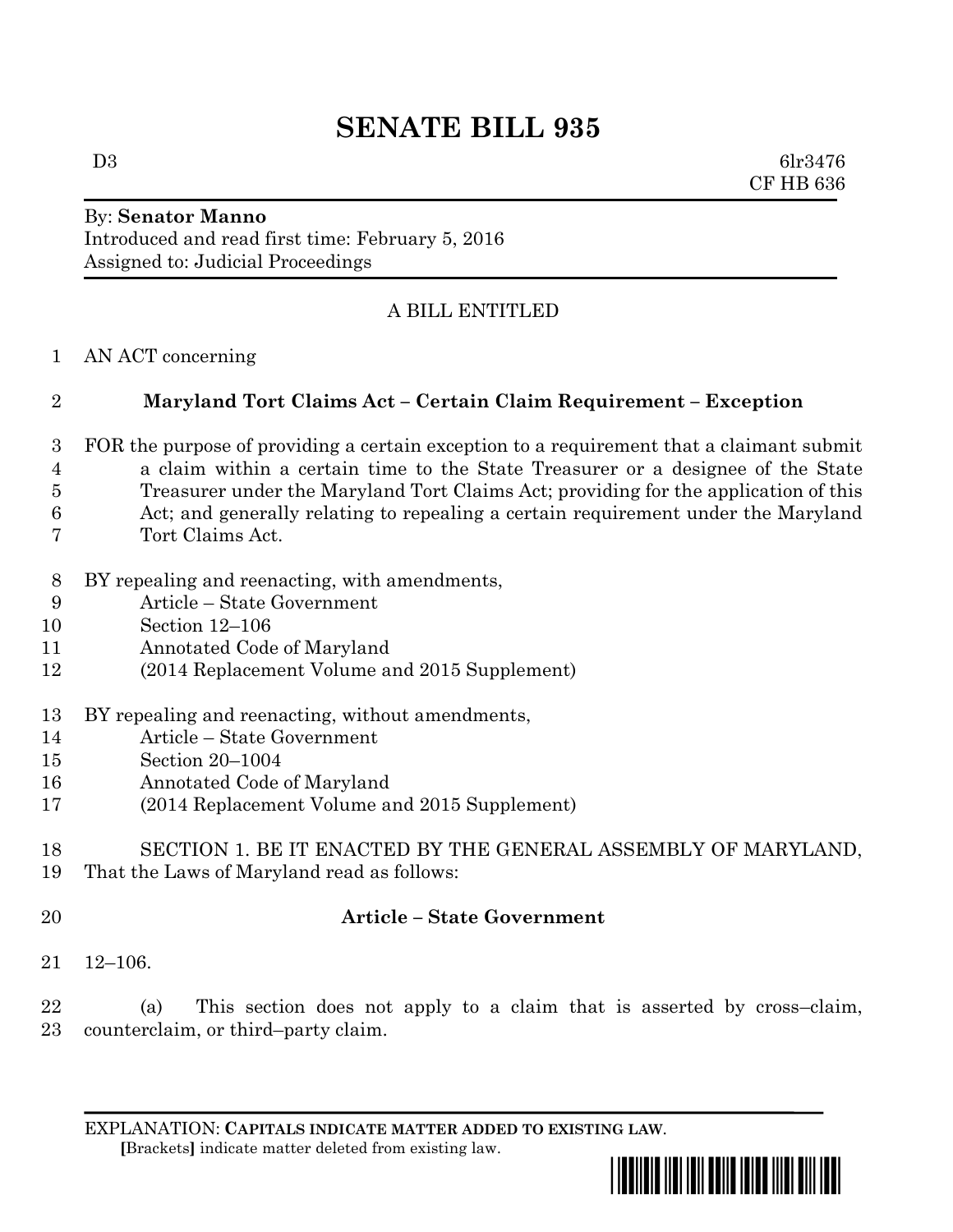#### **SENATE BILL 935**

 (b) Except as provided in subsection (c) of this section, a claimant may not institute an action under this subtitle unless:

 (1) the claimant submits a written claim to the Treasurer or a designee of the Treasurer within 1 year after the injury to person or property that is the basis of the claim;

- (2) the Treasurer or designee denies the claim finally; and
- 
- (3) the action is filed within 3 years after the cause of action arises.

 (c) **(1)** If a claimant fails to submit a written claim in accordance with subsection (b)(1) of this section, on motion by a claimant and for good cause shown, the court may entertain an action under this subtitle unless the State can affirmatively show that its defense has been prejudiced by the claimant's failure to submit the claim.

## **(2) THIS SECTION DOES NOT APPLY TO A COMPLAINT CLAIMING TO BE AGGRIEVED BY AN ALLEGED DISCRIMINATORY ACT THAT IS FILED IN ACCORDANCE WITH § 20–1004 OF THE STATE GOVERNMENT ARTICLE.**

20–1004.

 (a) Any person claiming to be aggrieved by an alleged discriminatory act may file a complaint with the Commission.

- (b) The complaint shall:
- 19 (1) be in writing;
- (2) state:
- (i) the name and address of the person or State or local unit alleged to have committed the discriminatory act; and
- - 23 (ii) the particulars of the alleged discriminatory act;
- (3) contain any other information required by the Commission; and
- (4) be signed by the complainant under oath.

 (c) (1) A complaint shall be filed within 6 months after the date on which the alleged discriminatory act occurred.

 (2) A complaint filed with a federal or local human relations commission within 6 months after the date on which the alleged discriminatory act occurred shall be deemed to have complied with this subsection.